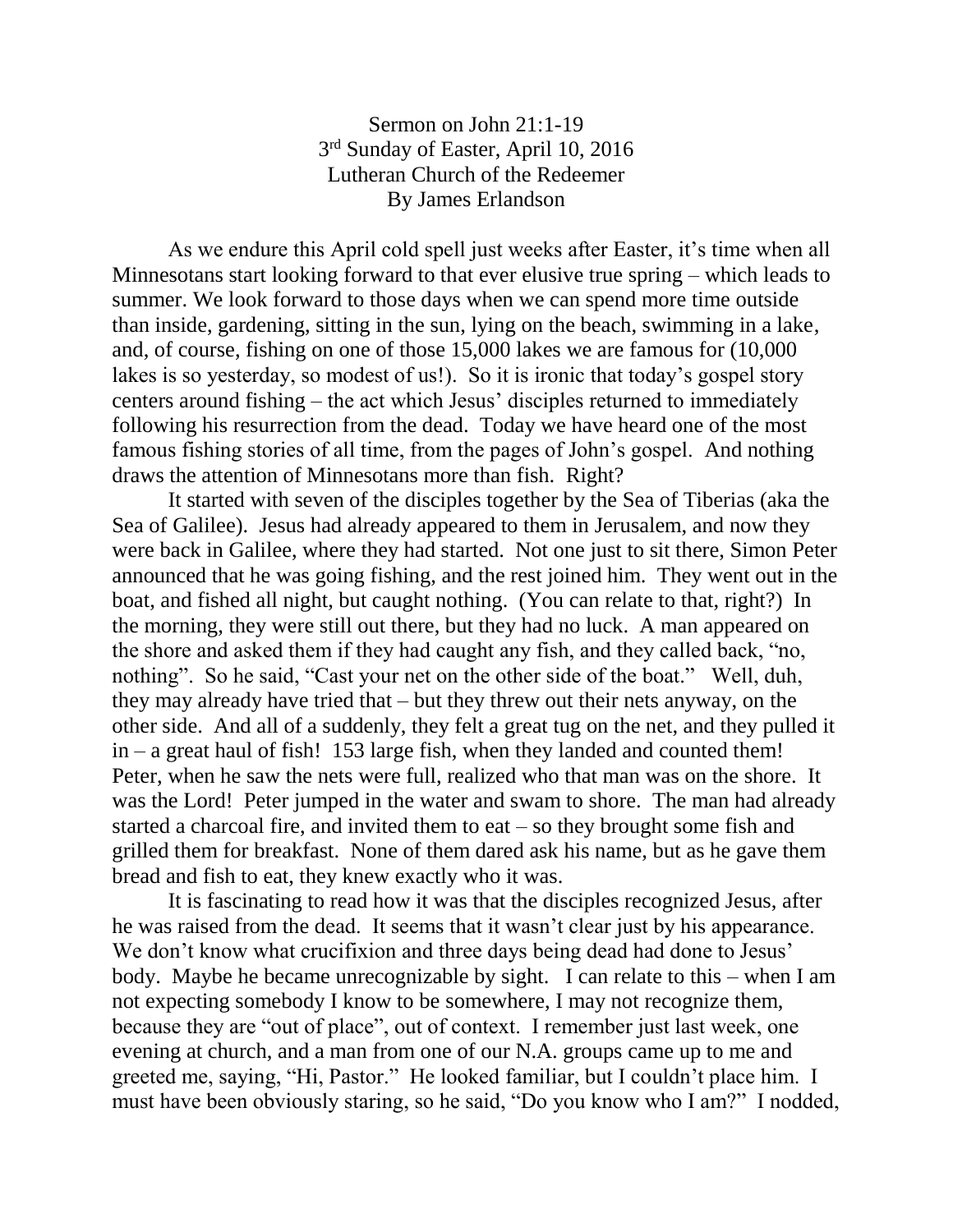but I couldn't remember his name. He said, "I'm Toya's husband" – and then I knew! Toya is a church leader in Isaiah, and I had met her several times at the state capitol, as we held prayer vigils in March for prison sentencing reform in Minnesota – aha! So that's where I had seen him! I knew him, but it took a moment before I knew for sure. Context is critical.

In the dark of early morning on Easter, Mary Magdalene didn't recognize Jesus either. She thought he was a gardener, and she asked him if he knew where they had put Jesus' body, which now had disappeared. But when Jesus said her name, "Mary", she knew who he was immediately, and worshiped him! When Thomas had missed out on Jesus' first appearance to the disciples on Easter Sunday, and said he wanted to see him and touch him first before he believed, it took another week. But the next Sunday, Jesus stood before Thomas, who touched the wounds of his hands and his feet, and the scar on his side, and then he knew. "My Lord and my God!" So they knew him by his voice when he called their name, and by the wounds from his crucifixion. On Easter evening, on the road to Emmaus, two of his disciples recognized Jesus when he broke bread at dinner. And now, today, when he told them where to cast their nets after a night of fishing without success, they recognized Jesus in the abundance of fish that they caught when they followed his command to throw their nets on the other side of the boat!

They recognized him in the abundance which came through him, after they had experienced empty nets and a scarcity of fish. Hmmm, where have we heard this before? In Jesus' first miracle in John, at the wedding at Cana, when the wine had run out, Jesus had told the servers to pour waters from the purification jars and serve it to the guests. And the best wine of all was poured out in abundance, rescuing the wedding feast! When 5000 people gathered to hear Jesus preach, and it was getting late, and the people were getting hungry, Jesus didn't send them away, but instead took bread and fish from a young boy's lunch and passed it out until all 5000 people were fed, with leftovers to take home! And now, when there were no fish to be had after a whole night of fishing, Jesus simply told them to throw their nets on the other side, and immediately the nets were breaking with the catch of fish! Surely Jesus was recognized in the abundance of wine, of bread, and fish, overflowing in the midst of scarcity and hunger!

And now, today, you and I can think about those times in our lives when you and I experience scarcity and lack, when we don't have enough, when may be down to our last bit of food, our last friend, or wondering if God really exists, or if Jesus could actually be present with us after so many centuries! Think about it. Scripture tells us how God is there with us in our moments of pain and loss, when we feel most alone, when we are suffering, and wondering if anyone can help us. That is where you and I find that God is present, when you don't expect it, when things seems most desolate – God is there to bless you and give you strength.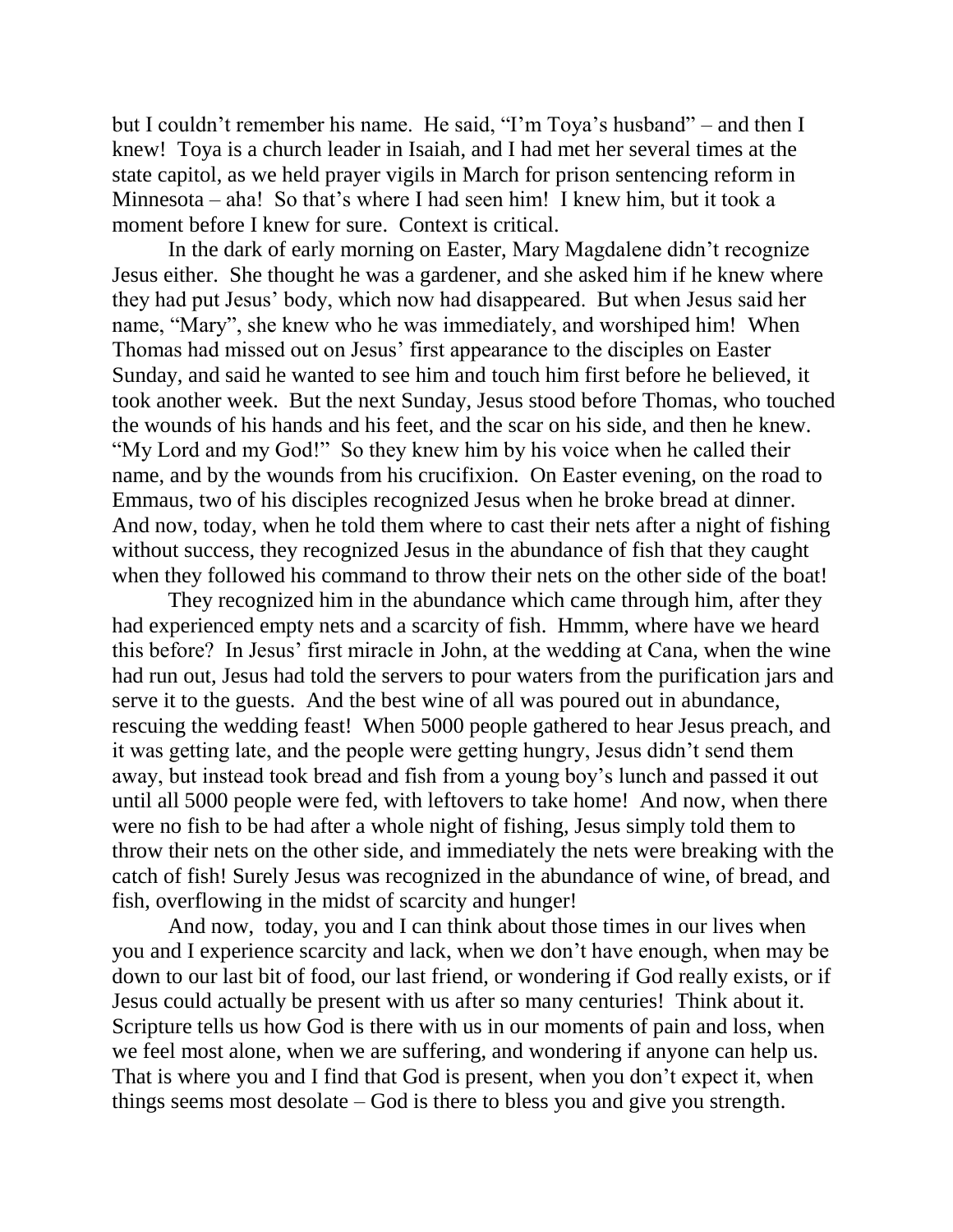The gospel of John is full of stories about God's abundance – abundant wine, abundant bread, abundant fish, abundant mercy, abundant grace, abundant love! When a man and woman are caught in adultery, and the woman is about to be stoned to death for having "sinned" in the eyes of the community, Jesus stops them by telling the one without  $sin -$  whoever is perfect among them  $-$  to cast the first stone. No one can, and they leave her alone – abundant mercy, abundant forgiveness! When a woman from Samaria – a foreigner who has been an outsider – meets him at a well, Jesus strikes up a conversation. He tells her of abundant water overflowing for eternal life, that he gives to everyone – a riddle, a mystery, but it's the clue that she needs to realize that this life is also for her, available through faith! And she runs to tell the whole town about this abundance of God's love, which includes everyone – and excludes no one – who will listen!

So much abundance – overflowing nets of fish, baskets filling over with bread, water gushing like a great founding, wine flowing like water, a great banquet to which all are invited, a great harvest of people hearing God's words of love, acceptance and invitation! Yet how many times do we hear from preachers and the Church about judgment, about who will be judged and left wanting, condemned and left out? How often do we hear in this world from politicians about a great SCARCITY of resources, how there isn't enough of a pie for everyone to have a slice, like we are all on a melting iceberg fighting amongst ourselves to stay aboard, that there isn't enough money for everyone to make a decent living wage, how there aren't enough prison cells to imprison all those who should be locked up (so let's build more??), how there isn't enough to give every child a good education, for everyone to have health care, or a home. What is it about scarcity that makes it so enticing for some to make it the center of their political and economic philosophy – while some can't ever get enough? Why do come have so much abundance that they have to hide it in foreign lands with investments in Panama, the Cayman Islands, and other places so they don't have to share it with others in the community – which creates the very scarcity which they insist is the rule??? How much sense does this make???? When will we stop believing this myth of scarcity, and end the madness that is dividing us all?

Today, even we who are faithful and have remained within the Church, have bought into this myth of scarcity. We see the shrinking numbers of those who come to worship in churches throughout the Western world (while lavish stadiums are built, filled with worshipers of a new religion of entertainment, games and circuses). We decry the shrinking numbers and see the scarcity, and we are scared to death of the future. What we don't realize is that this may actually be a sign of hope, and not a failure of faith! What is dying may be what needs to die – the idea that the Christian Church should be dominant and rule in our culture (which is not the faith which Jesus came to model and teach). The Church once accepted